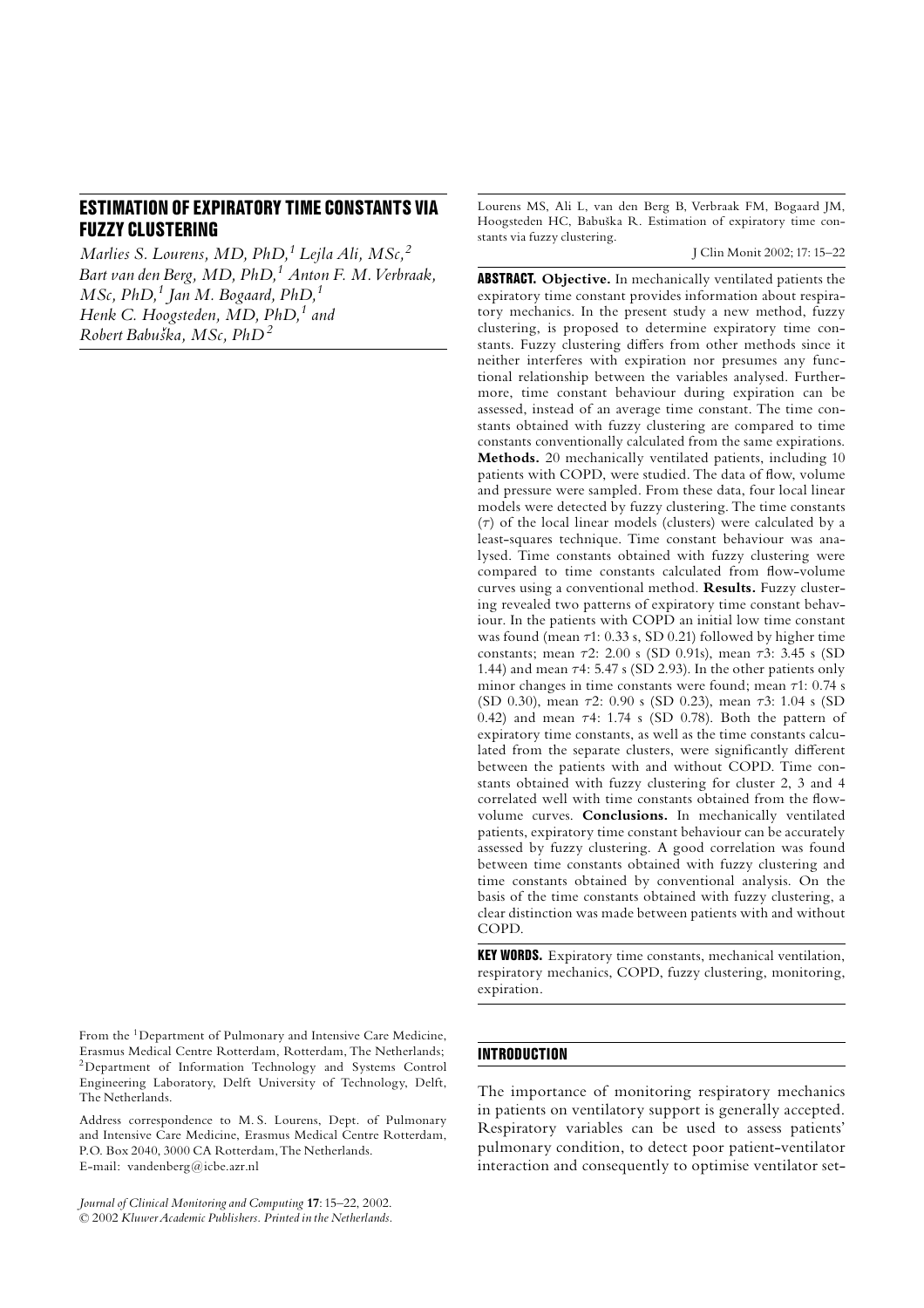tings. This applies in particular to patients with COPD in whom the determination of the degree of bronchial obstruction is essential to adjust medical treatment and ventilator settings and to prognosticate weaning outcome.

For the analysis of lung emptying the expiratory time constant is an important parameter. The expiratory time constant provides information on the mechanical properties of the respiratory system and can be used to predict the minimal time needed for complete expiration [1, 2]. Several methods have been proposed to determine the expiratory time constant [2^6]. However, these methods all have disadvantages, with respect to either measurement technique or analysis. One method interferes with the expiration; thereby altering the respiratory mechanics [4, 5]. Other methods are based on qualitative and subjective pattern recognition. Again other methods assume a linear relationship between flow and volume for the whole expiration; in patients with COPD, this has to be questioned in view of the presence of ventilatory inhomogeinity and expiratory flow-limitation [3, 6]. The latter problem has been avoided by analysing only the last 75% of expiration [2]. Although that method is applicable in the majority of patients, in many patients the time constant determined over 75% of expiration is not representative of expiratory lung mechanics.

In this study, a new method based on fuzzy clustering is proposed to determine expiratory time constants. Fuzzy clustering differs from other methods since it does not interfere with expiration, nor does the method presume any functional relationship between the variables analysed or rely upon subjective pattern recognition [7]. Furthermore, by fuzzy clustering the time constant behaviour over the whole expiratory phase can be estimated. Therefore, fuzzy clustering could be a valuable addition to the conventional methods describing lung emptying in mechanically ventilated patients. In this study, time constants are assessed with fuzzy clustering and compared to time constants obtained with a conventional method.

#### PATIENTS AND METHODS

# Parameter estimation based on fuzzy clustering

The method is based on a straightforward extension of the classical linear single compartment model [8, 9]. This model describes the dynamic relation between the pressure P (cm H<sub>2</sub>O), the air flow-rate V' (l/s) and the volume V (l) of the lungs:

$$
P = Ers V + Rrs V' + P_0 \tag{1}
$$

P is the airway opening pressure, Ers is respiratory system elastance, Rrs is the respiratory system resistance and  $P_0$  is the offset pressure, which represents the endexpiratory pressure. During expiration  $V'$  is considered a negative value. Ers, Rrs and  $P_0$  are parameters to be estimated from data. It is well known that this linear model may yield too coarse an approximation of the given data, especially for patients with pulmonary disorders. Therefore, various modifications of Equation (1) have been proposed. Amongst these are the use of different variables for inspiration and expiration and the introduction of nonlinearities by considering E and R as functions of volume or flow  $[8, 9]$ .

The method used in this paper is based on an automatic detection (localisation) of multiple local linear models [7]. Hence, no assumptions are made about the mathematical form or parameterisation of the nonlinearity. By observing the dependence of the local respiratory parameters on the location of the model in the flow-volume-pressure space, information on the condition of the respiratory system can be obtained.

The two main techniques used to obtain parameters of multiple models are fuzzy clustering and linear least-squares estimation  $[7, 10-13]$ . When using fuzzy clustering, the available data set is partitioned into fuzzy subsets that can be approximated by local linear regression models. Parameters of these models are then estimated by leastsquares techniques.

Clustering techniques have the advantage of revealing structures in data without relying on assumptions common to conventional statistical methods, such as the underlying statistical distribution [14].

Clustering has been successfully used in a variety of fields, including classification, image processing, pattern recognition, modelling and identification. In the medical field an increasing number of applications can be found, such as; image processing for computer-aided diagnosis [15-17], signal processing in evoked potentials estimation [18] and analysis of time series for imaging [19].

### Patients

Twenty patients admitted to a medical intensive care unit were studied. Patients were included if they ful filled the following criteria: mechanical ventilation via an endotracheal or tracheostomy tube and absence of air leaks. Ten patients had a history of severe chronic obstructive pulmonary disease (COPD) according to the European Respiratory Society consensus; a clinical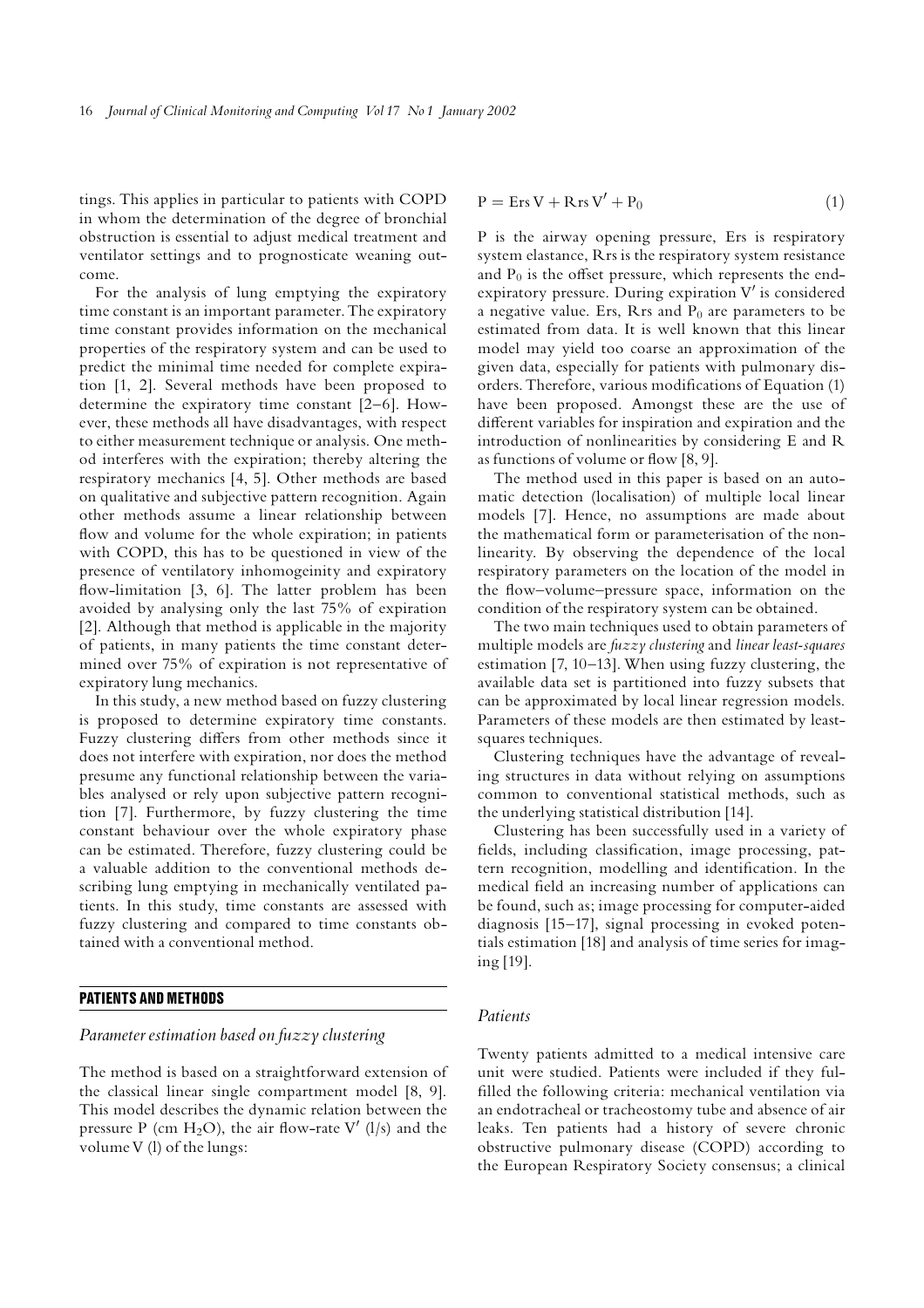| Patient             | Age<br>(years) | Sex | Diagnosis                                 | FEV1<br>$(\%$ pred) |  |
|---------------------|----------------|-----|-------------------------------------------|---------------------|--|
| COPD1               | 60             | F   | <b>COPD</b>                               | 21                  |  |
| COPD <sub>2</sub>   | 80             | F   | COPD, pneumonia                           |                     |  |
| COPD3               | 37             | M   | COPD                                      | 37                  |  |
| COPD4               | 71             | M   | COPD, pneumonia                           | 25                  |  |
| COPD5               | 41             | M   | COPD                                      | 10                  |  |
| COP <sub>D6</sub>   | 70             | M   | COPD, cerebral bleeding                   |                     |  |
| COPD7               | 76             | F   | COPD                                      |                     |  |
| COPD8               | 74             | M   | COPD                                      | 33                  |  |
| COPD9               | 80             | M   | COPD, pneumonia                           |                     |  |
| COPD <sub>10</sub>  | 55             | F   | <b>COPD</b>                               | 32                  |  |
| Other11             | 77             | M   | Weaning problem                           |                     |  |
| Other12             | 46             | F   | Non-Hodgkin, stomatitis                   |                     |  |
| Other13             | 69             | F   | Guillain-Barré syndrome                   |                     |  |
| Other14             | 61             | M   | Dystrophia Myotonica                      | 73                  |  |
| Other15             | 66             | M   | Drug induced lung injury                  |                     |  |
| Other16             | 42             | M   | Porphyria acuta                           | 56                  |  |
| Other17             | 44             | M   | Pleural empyema, mild COPD                | 60                  |  |
| Other <sub>18</sub> | 65             | M   | Mild COPD                                 | 55                  |  |
| Other19             | 71             | F   | Muscle weakness, mild COPD                | 56                  |  |
| Other <sub>20</sub> | 47             | M   | Complications bone marrow transplantation |                     |  |

FEV1 = forced expired volume in 1 s (% of predicted).

diagnosis of COPD and previous lung function data showing an forced expiratory volume in one second (FEV1) <50% of predicted (mean 29% of predicted, range 21%-37%) [20]. These 10 patients were ventilated because of respiratory failure due to an exacerbation of their COPD. In the other 10 patients, underlying diseases included a variety of medical conditions all complicated by respiratory failure and ventilator dependency. Patient characteristics are shown in Table 1.

All patients were mechanically ventilated with a Siemens Servo 300 ventilator (Siemens-Elema, Solna, Sweden). Ventilator settings were set by the primary physician and remained unchanged during the study, except that if ventilator positive end expiratory pressure (PEEP) was present, it was set to  $0 \text{ cm H}_2\text{O}$ . All patients were ventilated in the volume controlled mode with an average minute volume of 8.5  $1/m$ in (range 6.5-15.0) l/min). The average respiratory rate was 12 breaths per minute (range  $8-20$ ). The ratio between inspiratory and expiratory time was 35 : 65 in all patients. During the study the patients were sedated with midazolam (Roche Nederland B.V., Mijdrecht,The Netherlands). Informed consent was obtained from the patients or their next of kin. The measurements for this study were approved of by the local ethics committee.

#### Respiratory measurements

A heated pneumotachometer (Lilly, Jaeger, Wurzburg, Germany) was connected to the endotracheal tube to measure flow (V'). Volume (V) was obtained by integrating the flow signal. Airway opening pressure  $(P)$ was measured proximal to the pneumotachometer using a pressure transducer (Validyne, Validyne Co., Northridge, U.S.A.). A 12-bit AD converter was used to convert signals to digital data at a sample frequency of 100 Hz. Data were stored and analysed using a personal computer. On average, 3000 samples were collected from each patient.

A minimal drift in the volume signal was observed, which was mainly caused by leakage and by the difference in temperature and relative humidity between inspiration and expiration. This drift was corrected by adding an offset signal obtained by fitting a line or a low order polynomial through the volume minima in the individual cycles.

# Conventional determination of the time constant

The time constant  $(\tau f v)$  was obtained by calculating the quotient of exhaled volume and the corresponding change in flow for the last 75% of exhaled volume [2].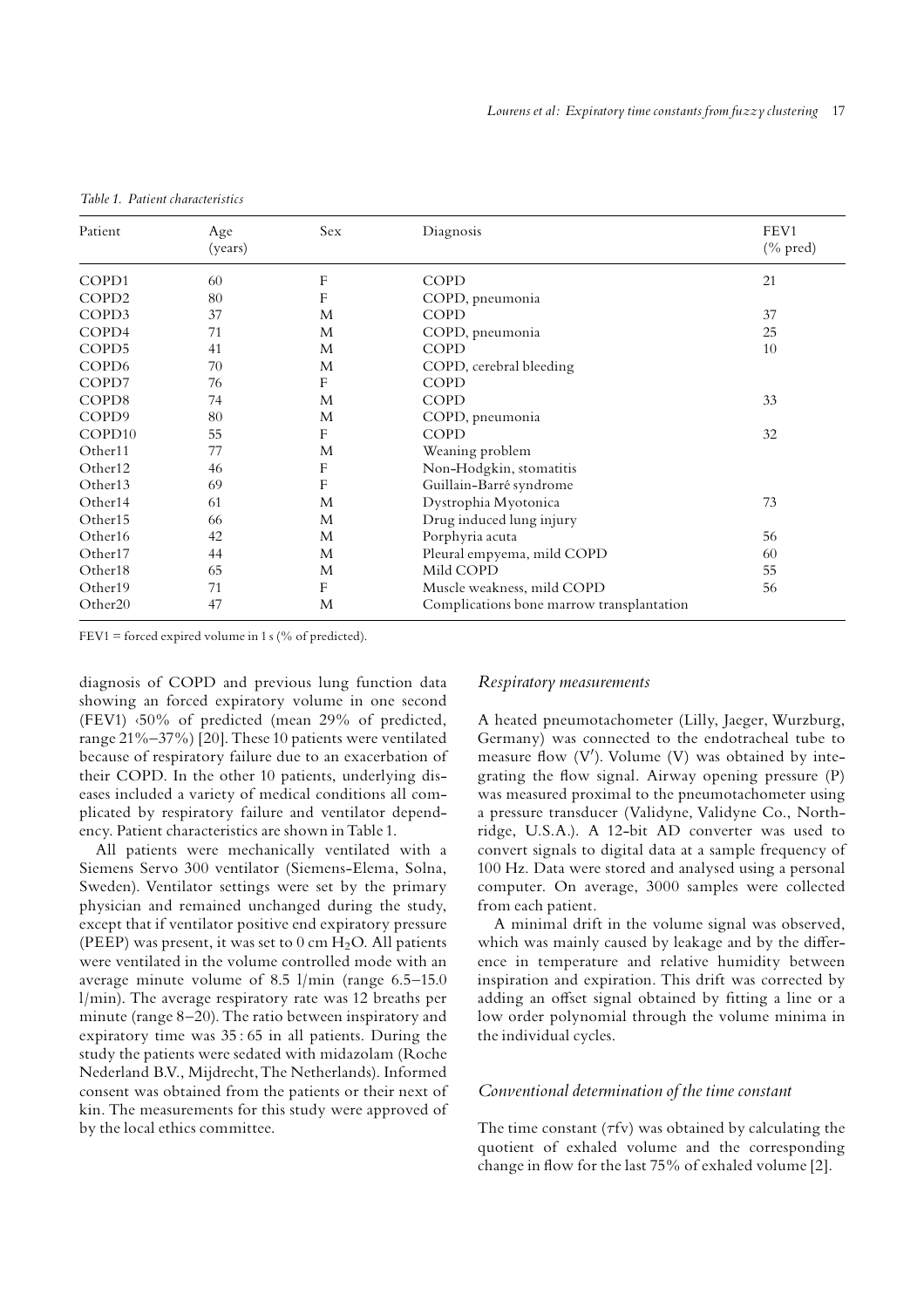| In terms of an equation: |  |                                                  |  |  |  |
|--------------------------|--|--------------------------------------------------|--|--|--|
| $\tau$ fv                |  | $=$ (0.75*Vt)/(V'75,ex -V'end,ex)                |  |  |  |
|                          |  | $0.75*Vt = 75\%$ of expiratory tidal volume (l)  |  |  |  |
|                          |  | $V'75, ex$ = flow at 75% of exhaled volume (1/s) |  |  |  |
|                          |  | $V'end, ex = flow at end-expiration (1/s)$       |  |  |  |

#### Time constant estimation through fuzzy clustering

A detailed description of the underlying mathematics has been presented in a previous paper [7]. In our application the data set consists of the samples of pressure, flow and volume. Taking a sample frequency of 100 Hz and an average expiratory time of 3 s, for each patient 10 sets of 300 samples (i.e. 10 expirations) are obtained. From these samples a data set (Z) is constructed for each patient.

The objective of clustering is to partition a data set Z into a number of clusters. The number of clusters depends on the number of phenomena to look for. In this study, we are searching for several local linear relations within the data set. The fuzzy clustering technique searches for an optimal partitioning of the dataset into the local linear sub-models. The clustering algorithm assigns to each individual sample a set of membership values for each cluster. The membership value represents the degree to which the given sample belongs to each of the clusters. The sum of the membership values of each sample must be one. Subsequently, if the clusters are known, the algorithm calculates the parameters of the individual lines for each cluster. To this end, a threshold is defined for the membership degrees. A given point is assigned to a cluster if its membership degree exceeds the threshold. Standard least-squares estimation is used to compute the model parameters (the time constant).

As an example, consider a data set  $Z = \{Z1,...Z7\}$ consisting of 7 data-points given in Figure 1. This data set can be approximated by two local linear models (clusters). The membership degree, ranging from  $0-1$ denotes the membership of a data point to either of the two models. The corresponding membership values for each cluster of the individual points are e.g.:

|                                  |        |  |  | Z1 Z2 Z3 Z4 Z5 Z6 Z7                                    |  |
|----------------------------------|--------|--|--|---------------------------------------------------------|--|
| Membership value<br>of cluster 1 |        |  |  | $1.0$ $1.0$ $1.0$ $0.5$ $0.0$ $0.0$ $0.0$               |  |
| Membership value<br>of cluster 2 | (0, 0) |  |  | $0.0 \quad 0.0 \quad 0.5 \quad 1.0 \quad 1.0 \quad 1.0$ |  |

The first row shows the membership values of each individual sample for the first cluster, the second row



Fig. 1. An example of a data set  $Z = \{Z1, \ldots, Z7\}$ . This data set can be approximated by two local linear models (clusters). A threshold of 0.8 is applied.

the membership values for the second cluster. Membership value of Z4 reflects the fuzziness of the partition. The sum of all membership values for each point must be one. If e.g., the threshold is 0.8 then the lines are calculated through the points  ${Z1 - Z3}$  and  ${Z5 - Z7}$ . If the threshold below 0.5 then the lines are calculated through the points  ${Z_1 - Z_4}$  and  ${Z_4 - Z_7}$ .

Fuzzy clustering can be applied either to the entire respiratory cycle (or several cycles) or to the inspiration and expiration separately. In this study we have restricted the analysis to the expiration phase, to focus on the expiratory time constant behaviour.

Assuming a local linear model (1), any least-squares estimation method can then be applied to estimate the local E, R and Po for each cluster. During expiration in the absence of PEEP, pressure is zero, and Equation (1) becomes a first order differential equation [3], in which  $\tau$  is defined as RC.

$$
0 = 1/C * V + R * V'; \text{ thus } V + \tau V' = 0
$$
 (2)

In the present study, we have chosen to partition the data set Z for the expiration phase into 4 clusters. The data samples, belonging to the chosen clusters (threshold = 0.8) are used for the analysis of  $\tau$ , assuming a local linear model given by Equation (3). In the results section, examples are given of clustering in the expiration phase. It has to be underlined that in this analysis the non-linear behaviour in parts of expiration is captured in the trend of  $\tau$ . Furthermore, this analysis enables the description of the volume dependent behaviour of  $\tau$ .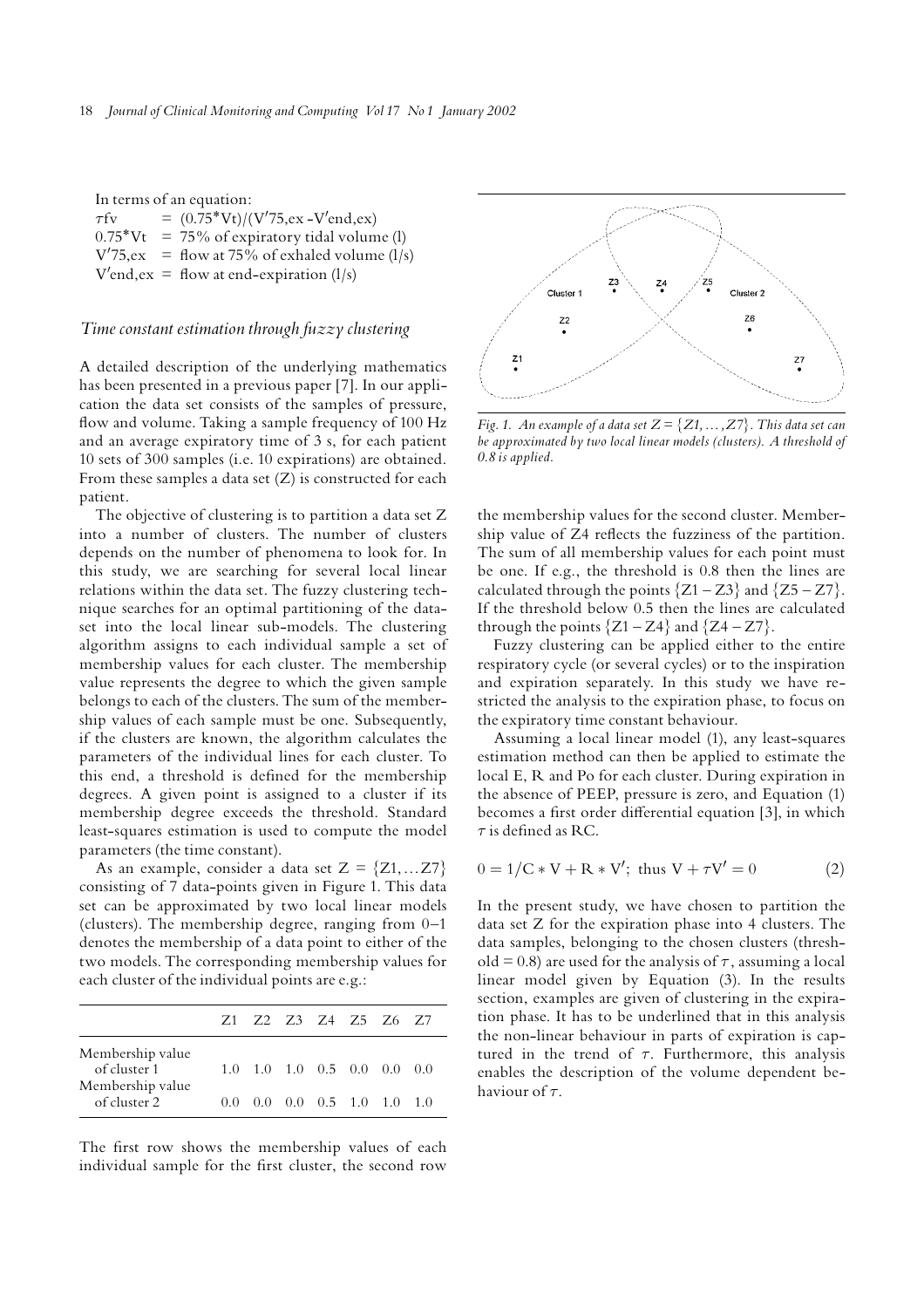

Fig. 2. a) Patient with other pathology. b) Patient with COPD. Top: flow-volume data partitioned into four clusters. Middle: membership degrees of the four clusters plotted against volume.  $---$  indicates the membership threshold value. Bottom: the time constants of the four local models plotted against the volume coordinate of cluster centres.

### Statistical analysis

To assess the difference in time constants between patients with and without COPD, a Mann Whitney test was performed. A  $p$ -value  $< 0.05$  was considered significant.

The time constants ( $\tau$ 1,  $\tau$ 2,  $\tau$ 3, and  $\tau$ 4) obtained with fuzzy clustering were compared to time constants ob-

Table 2. Time constants calculated with fuzzy clustering for the individual clusters

| Patient             | $\tau$ 1 | $\tau$ 1       | $\tau$ 3 | $\tau$ 3       | $\tau$ fv |
|---------------------|----------|----------------|----------|----------------|-----------|
|                     | Cluster  | Cluster        | Cluster  | Cluster        | Flow-     |
|                     | 1        | $\overline{2}$ | 3        | $\overline{4}$ | volume    |
| COPD1               | 0.22     | 3.59           | 6.75     | 8.04           | 5.14      |
| COPD <sub>2</sub>   | 0.32     | 1.39           | 3.03     | 6.29           | 2.25      |
| COPD3               | 0.32     | 1.40           | 2.05     | 2.47           | 2.25      |
| COPD4               | 0.14     | 1.55           | 2.21     | 3.01           | 2.48      |
| COPD5               | 0.15     | 0.84           | 3.36     | 12.34          | 0.97      |
| COPD <sub>6</sub>   | 0.51     | 2.42           | 3.77     | 4.93           | 2.61      |
| COPD7               | 0.18     | 1.53           | 2.49     | 3.15           | 2.36      |
| COPD8               | 0.14     | 2.11           | 2.95     | 5.15           | 1.66      |
| COPD <sub>9</sub>   | 0.51     | 1.69           | 2.86     | 4.15           | 2.61      |
| COPD <sub>10</sub>  | 0.77     | 3.49           | 4.98     | 5.17           | 4.01      |
| Other11             | 0.60     | 0.51           | 0.42     | 1.60           | 0.50      |
| Other <sub>12</sub> | 0.83     | 0.73           | 0.59     | 0.51           | 0.56      |
| Other13             | 1.16     | 0.97           | 0.76     | 1.12           | 0.78      |
| Other14             | 1.11     | 0.81           | 0.62     | 3.22           | 0.90      |
| Other15             | 1.09     | 0.88           | 1.03     | 1.13           | 0.82      |
| Other16             | 0.44     | 1.29           | 1.50     | 2.08           | 1.19      |
| Other17             | 0.56     | 0.88           | 1.47     | 2.49           | 0.95      |
| Other18             | 0.74     | 1.22           | 1.18     | 1.43           | 1.05      |
| Other19             | 0.27     | 0.79           | 1.25     | 1.55           | 1.03      |
| Other <sub>20</sub> | 0.63     | 0.96           | 1.55     | 2.23           | 1.06      |

tained from flow volume curves  $(\tau f v)$  using Pearson correlation. A *p*-value  $\langle 0.05 \rangle$  was considered significant. Mean differences between the time constants found from flow-volume curves and fuzzy clustering were calculated.

# RESULTS

Figure 2 compares the clustering results for a patient with COPD and a patient with other pathology. For all patients, the time constants of each cluster and of the flow volume curve are shown in Table 2. In the patients with COPD, in cluster 1 low time constants are observed with subsequently an increase in time constants in the following clusters; mean  $\tau$ 1 0.33 s (SD 0.21 s), mean  $\tau$ 2 2.00 s (SD 0.91s), mean  $\tau$ 3 3.45 s (SD 1.44) and mean  $\tau$ 4 5.47 s (SD 2.93). In the other patients only a minor change in time constants is found for cluster 2 and 3, with subsequently a slight increase in time constants in cluster 4 found; mean  $\tau$ 1 0.74 s (SD 0.30), mean  $\tau$ 2 0.90 s (SD 0.23), mean  $\tau$ 3 1.04 s (SD 0.42) and mean  $\tau$ 4 1.74 s (SD 0.78). In Figure 3, time constants for each cluster are shown for the patients with COPD and the patients with other pathology.

For all clusters the time constants were significantly different between the patients with and without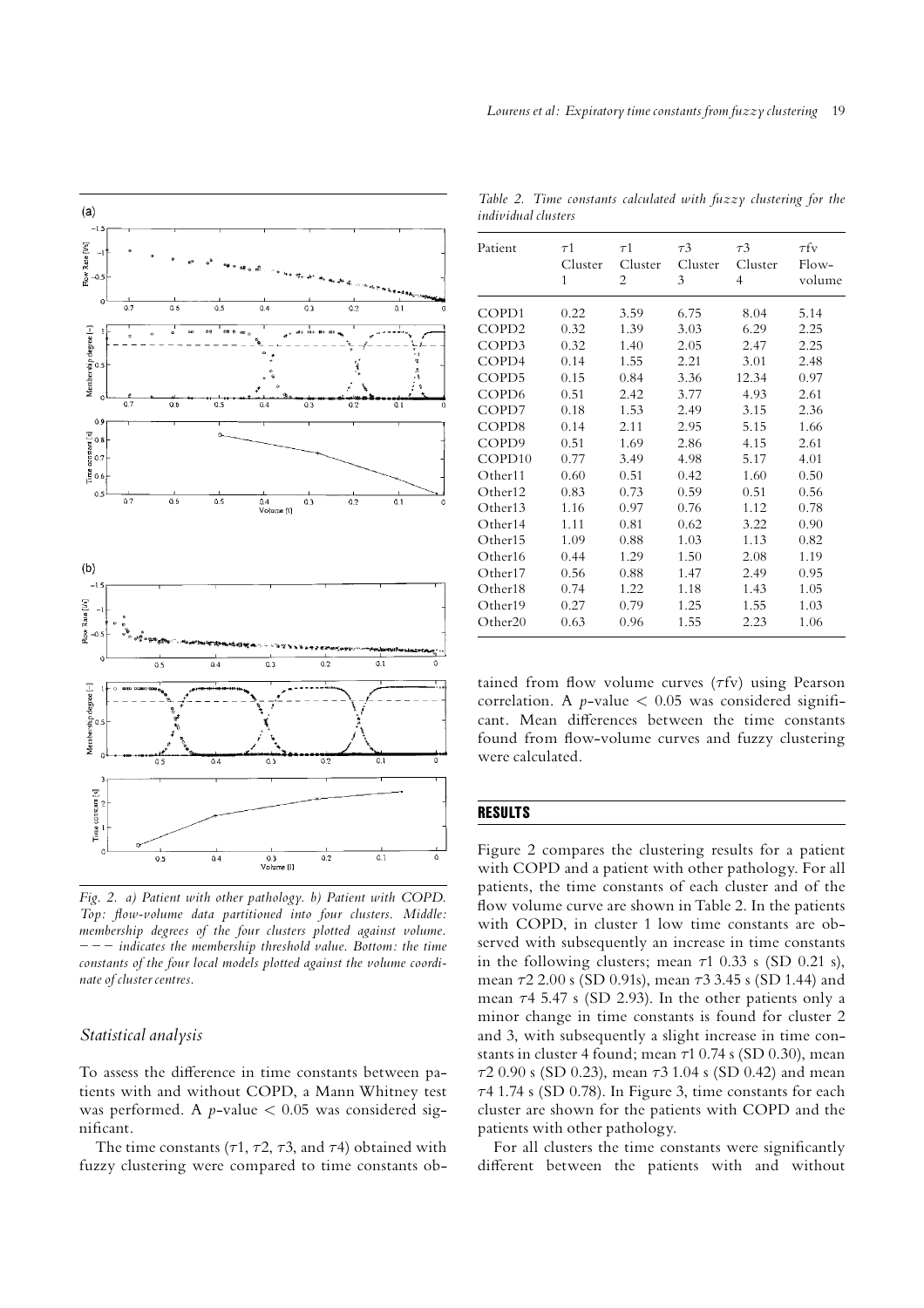

Fig. 3. Time constants for each cluster are shown for the patients with  $COPD \, (\longrightarrow)$  and the patients with other pathology (----).

COPD;  $\tau$ 1 was significantly lower in the patients with COPD ( $p < 0.01$ ), whereas  $\tau$ 2,  $\tau$ 3,  $\tau$ 4 were significantly higher in the patients with COPD ( $p \le 0.001$ ).

The correlations between the  $\tau$ fv and the time constants of the individual clusters were  $r = 0.93$  ( $p < 0.001$ ) for cluster 2,  $r = 0.92$  ( $p < 0.001$ ) for cluster 3 and  $r = 0.75$  $(p = 0.040)$  for cluster 4. Cluster 1 did not correlate significantly with the  $\tau$ fy. The mean differences between the  $\tau$ fv and the time constants of the clusters were: 0.31 (SD 0.52) for  $\tau$ 2, -0.48 (SD 0.70) for  $\tau$ 3 and  $-1.84$  (SD 2.51) for  $\tau$ 4.

#### **DISCUSSION**

This study shows that in mechanically ventilated patients with and without COPD, fuzzy clustering can be applied to assess expiratory time constants. On the basis of the expiratory time constant behaviour detected by fuzzy clustering a clear distinction can be made between patients with and without COPD. Time constants obtained with fuzzy clustering correlated well with time constants obtained from flow volume curves.

The passive expiration is determined by the mechanical properties of the respiratory system. The driving pressure is provided by the elastic recoil pressure of the total respiratory system, which is the force to overcome the expiratory resistance. Brody has proposed to describe expiration as a single-compartment model, i.e. a

single compartment of constant compliance emptying itself through a constant resistance [21]. However, in case of lung inhomogeneity, a multi compartment model will be more accurate. As a consequence, in patients with flow limitation the one-compartment model cannot be applied [9]. Chelucci et al. proposed a twocompartment model to describe the passive expiration, however, this was not applicable in mechanically ventilated COPD patients [22, 23].

In previous studies we have shown that the expiratory flow-volume curve provides information about mechanical properties of the respiratory system [1, 2, 22]. The inverse of the slope of these curves can be interpreted as a time constant, describing lung emptying. The time constant calculated from the last 75% of expiratory tidal volume was found to be most representative of respiratory mechanics during relaxed expiration  $[2]$ . This time constant represents effective single compartment behaviour, comprising peripheral airways obstruction, visco-elastic properties and unequal ventilation.

However, this time constant might not fully reflect physiological events. The 75% of exhaled volume is an artificially chosen percentage and does not always represent the pattern of lung emptying. In Figure 5, an example is given of an expiratory flow-volume curve of a patient (not from the present study), in whom a single time constant does not adequately reflect lung emptying.

In this study we applied a method based on automatic detection of multiple local linear models which enables the description of time constant behaviour during expiration [7].

The advantage of this method is that it is able to describe any shape of the flow-volume relationship without presuming a functional relationship (e.g., single or two compartment model), it does not interfere with the expiration and it does not rely on subjective visual inspection.

The shape of the expiratory flow-volume curve is different between patients with and without COPD [1, 2, 22, 24, 25]. In patients with COPD a initial peak flow is observed, followed by a sudden decline in flow, resulting in a concave shape (Figure 4). This discontinuity between the initial and later part of the flow volume curve, is caused by airway compression. In patients without COPD the expiratory flow-volume curve is mostly characterised by a smooth transition between the initial and later part of the curve. This is also reflected in Figure 3, which clearly shows the distinction between the groups with and without COPD. The large changes of the time constant from cluster 1 to the consecutive clusters in the patients with COPD is also apparent in Table 2. In the patients with other pathol-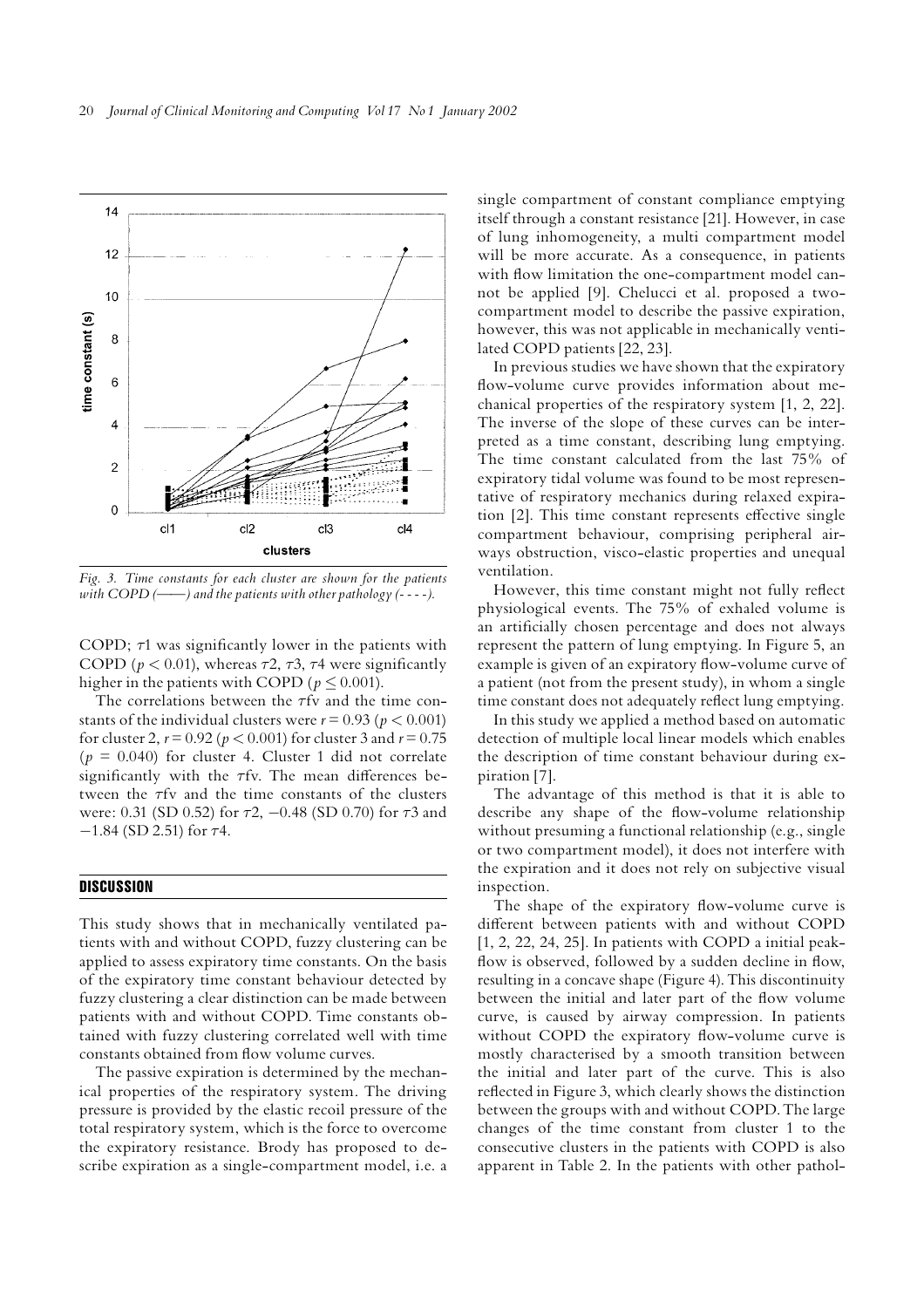

Fig. 4. An expiratory flow-volume curve of a patient without  $(a)$ and with COPD (b).

ogy two patterns are observed: in patients 11^15 a decrease in time constant is found after cluster 1, while in patients 16-20 an slight increase is found. This might be explained by the underlying diseases. Patient 10-15 have a normal or even low lung compliance. These patients were ventilated because of muscular weakness or hypoxemic respiratory failure. Patients 16^20 were ventilated for various medical conditions, but 4 patients had mild COPD (FEV1 between 50%-70% of predicted), in one patient no lung function data were available.

In Figure 3, some overlap is found between the curves of patients with COPD and the patients with other pathology. This overlap is mostly found in cluster 1, which represents the early rapid phase, which is largely determined by extra-thoracic resistive elements. The



Fig. 5. An example of an expiratory flow-volume curve of a patient, in whom a time constant determined from the last 75% of expired volume would not reflect lung emptying.

overlap found is therefore not clinically relevant. In three patients a minor overlap is found at end-expiration, which is mainly caused by the relatively high time constant in cluster four of patient 14.We think that this is due to noise in the signal at end-expiration.

Not only the time constant behaviour was found to be discriminative for COPD, but also the individual cluster time constants were able to discriminate between patients with and without COPD. For cluster 1 the time constant was significantly lower in the patients with COPD, while for the clusters  $2-4$  it was significantly higher in the patients with COPD. These findings also represent the shape of the flow-volume curves. As shown in previous studies, the early rapid component of the passive expiration predominantly reflects the resistive behaviour of the extrathoracic resistive elements [22]. By using fuzzy clustering this part can easily be distinguished from the consecutive slower component, which is more informative on the patients respiratory mechanics [22]. Furthermore, a large difference in time constants of cluster 1 and 2 was found to be very indicative for the presence of COPD.

The time constants of the clusters 2 and 3 correlated best with the time constant derived from the flow volume curve for the last 75% of tidal volume. However, the average  $\tau$ 2 is slightly higher than the  $\tau$ fv, whereas the average  $\tau$ 3 is slightly lower than the  $\tau$ fv. This confirms the idea that the  $\tau$ fv gives an effective time constant representing a time constant behaviour. By using the fuzzy clustering a better approximation of this time constant behaviour is obtained.

In this study it was chosen to use 4 clusters to describe the expiration. This is a compromise between the accu-